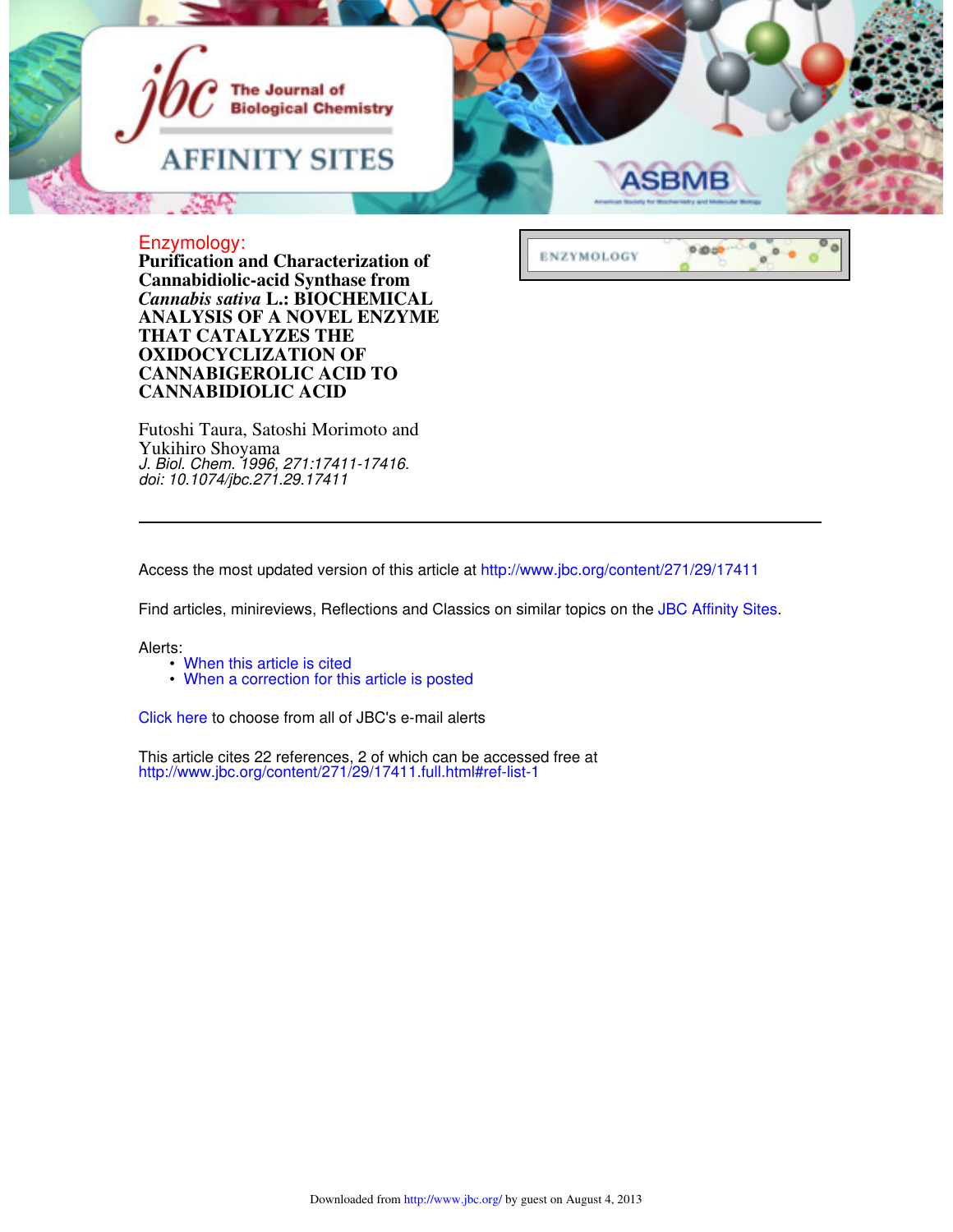# **Purification and Characterization of Cannabidiolic-acid Synthase from** *Cannabis sativa* **L.**

BIOCHEMICAL ANALYSIS OF A NOVEL ENZYME THAT CATALYZES THE OXIDOCYCLIZATION OF CANNABIGEROLIC ACID TO CANNABIDIOLIC ACID\*

(Received for publication, February 9, 1996, and in revised form, April 26, 1996)

### **Futoshi Taura, Satoshi Morimoto‡, and Yukihiro Shoyama**

*From the Faculty of Pharmaceutical Sciences, Kyushu University, 3-1-1 Maidashi, Higashi-ku, Fukuoka 812, Japan*

**We identified a unique enzyme that catalyzes the oxidocyclization of cannabigerolic acid to cannabidiolic acid (CBDA) in** *Cannabis sativa* **L. (CBDA strain). The enzyme, named CBDA synthase, was purified to apparent homogeneity by a four-step procedure: ammonium sulfate precipitation followed by chromatography on DEAE-cellulose, phenyl-Sepharose CL-4B, and hydroxylapatite. The active enzyme consists of a single polypeptide with a molecular mass of 74 kDa and a pI of 6.1. The NH<sup>2</sup> -terminal amino acid sequence of CBDA synthase is**  $\sin$ **ilar** to that of  $\Delta^1$ -tetrahydrocannabinolic-acid syn**thase. CBDA synthase does not require coenzymes, molecular oxygen, hydrogen peroxide, and metal ion cofactors for the oxidocyclization reaction. These results indicate that CBDA synthase is neither an oxygenase nor a peroxidase and that the enzymatic cyclization does not proceed via oxygenated intermediates. CBDA synthase catalyzes the formation of CBDA from cannabinerolic acid as well as cannabigerolic acid, although** the  $k_{\text{cat}}$  for the former  $(0.03 \text{ s}^{-1})$  is lower than that for the latter (0.19 s<sup>-1</sup>). Therefore, we conclude that CBDA is **predominantly biosynthesized from cannabigerolic acid rather than cannabinerolic acid.**

Cannabinoids are plant secondary metabolites possessing alkylresorcinol (typically olivetol or olivetolic acid) and monoterpene groups in their molecules (Fig. 1). Numerous cannabinoids have been isolated from marijuana or fresh *Cannabis* leaves, and their chemical and pharmacological properties have been extensively investigated (1). Among them,  $\Delta^1$ -tetrahydrocannabinol is the psychoactive principle of marijuana (2). On the other hand, cannabidiolic acid (CBDA)<sup>1</sup> and cannabidiol do not exert psychotropic effects, but both cannabinoids possess a variety of pharmacological activities. For example, CBDA displays a potent antimicrobial effect (3), while cannabidiol reduces aggressive behavior in the L-pyroglutamate-treated rat, spontaneous dyskinesias in the dystonic rat, and turning behavior in the 6-hydroxyldopamine-treated rat caused by apomorphine (4). Therefore, CBDA and cannabidiol have attracted considerable attention as having therapeutic potential in various disorders (5).

Several pathways have been proposed to explain the biosynthesis of these cannabinoids. Typical biosynthetic schemes have been based on the assumptions that  $\Delta^1$ -tetrahydrocannabinolic acid ( $\Delta^1$ -THCA), the precursor of  $\Delta^1$ -tetrahydrocannabinol, is synthesized by the ring closure of CBDA and that CBDA is formed from cannabigerolic acid (CBGA) via hydroxyl-CBGA (1). To confirm these assumptions, we investigated  $\Delta^1$ -THCA biosynthesis by enzymological means and established that  $\Delta^1$ -THCA is actually biosynthesized from CBGA by  $\Delta^1$ -THCA synthase and not from the presumed precursor, CBDA (6). In contrast, it is still unknown whether the biosynthesis of CBDA proceeds through the above biosynthetic pathway. This lack of a precise understanding of CBDA biosynthesis is mostly due to the fact that the enzymes involved in CBDA formation have not hitherto been studied.

To understand the mechanism of CBDA biosynthesis, we investigated the enzymes involved in the production of CBDA. Consequently, we identified a unique enzyme (named CBDA synthase) that catalyzes the stereoselective oxidocyclization of CBGA to CBDA in the rapidly expanding leaves of the CBDA strain. In this paper, we describe the purification and biochemical properties of CBDA synthase. In addition, we present evidence that CBDA is biosynthesized from CBGA through oxidocyclization without hydroxylation.

#### EXPERIMENTAL PROCEDURES

*Plant Materials—*The two *Cannabis* strains (CBDA and Mexican strains) were grown in the herbal garden of the Faculty of Pharmaceutical Sciences, Kyushu University. CBDA synthase was extracted from rapidly expanding leaves of the 15-week-old CBDA strain, while cannabinoids were extracted from mature leaves of both strains (15-weekold plants).

 $\emph{Cannabinoids—CBDA}$  and  $\Delta^1$ -THCA were purified from mature leaves of the CBDA and Mexican strains, respectively, as described previously (7). Cannabidiol was prepared by heating CBDA at 120 °C for 20 min. CBG was chemically synthesized by a modification of the method of Mechoulam and Yagen (8). Olivetol (2 g; Sigma) and geraniol (3 g; Sigma) were dissolved in 400 ml of chloroform containing *p*toluenesulfonic acid (80 mg) and stirred at room temperature for 12 h in the dark. The reaction mixture was washed with 400 ml of saturated sodium bicarbonate and then with 400 ml of water. After the chloroform layer was concentrated at 40 °C under reduced pressure, the residue was chromatographed on a  $2.0 \times 25$ -cm column of silica gel (Merck). The column was eluted with 1000 ml of benzene to give CBG (1.4 g). CBGA was obtained by carboxylation of CBG with methylmagnesium carbonate as follows (9). Magnesium metal (92 mg) was refluxed in 15 ml of absolute methanol for 2 h, and then the methanol was completely evaporated. The residue (magnesium methylate) was resuspended in dimethylformamide (0.8 ml). Using the described apparatus (10), the magnesium methylate solution was stirred under  $CO<sub>2</sub>$  at 4 °C for 2 h, forming a viscous solution containing methylmagnesium carbonate. CBG (120 mg) was added to the methylmagnesium carbonate solution and heated at 120 °C for 1 h. The reaction mixture was dissolved in 100 ml of chloroform/methanol (2:1), adjusted to pH  $\sim$ 2 with diluted HCl, and partitioned with 50 ml of water. After the organic layer was dried

<sup>\*</sup> The costs of publication of this article were defrayed in part by the payment of page charges. This article must therefore be hereby marked "*advertisement*" in accordance with 18 U.S.C. Section 1734 solely to indicate this fact.

<sup>‡</sup> To whom correspondence should be addressed. Tel.: 81-92-641- 1151; Fax: 81-92-641-8154; E-mail: morimoto@shoyaku.phar.kyushu-u.

ac.jp.<br>
<sup>1</sup> The abbreviations used are: CBDA, cannabidiolic acid;  $\Delta^1$ -THCA,<br>  $\Delta^1$ -tetrabydrocannabinolic acid: CBG, cannabigarel: CBGA, cannabigar  $\Delta^1$ -tetrahydrocannabinolic acid; CBG, cannabigerol; CBGA, cannabigerolic acid; CBNRA, cannabinerolic acid; HPLC, high performance liquid chromatography; PAGE, polyacrylamide gel electrophoresis.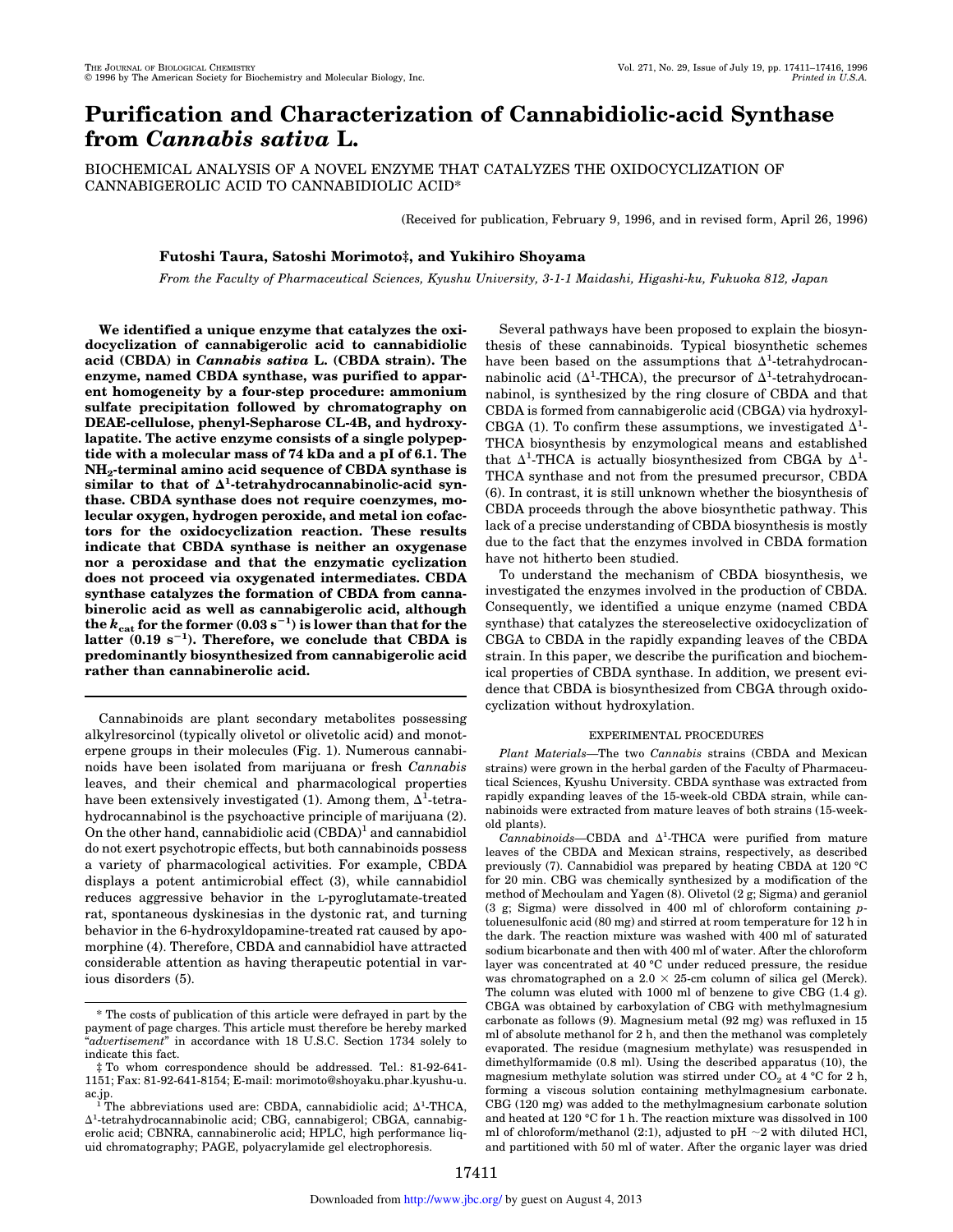

FIG. 1. **Structures of cannabinoids.** CBD, cannabidiol;  $\Delta^1$ -THC,  $\Delta^1$ -tetrahydrocannabinol; *CBNR*, cannabinerol.

with sodium sulfate, the solvent was removed by evaporation, and the residue was chromatographed on a  $2.0 \times 25$ -cm silica gel column. Elution with 1000 ml of *n*-hexane/ethyl acetate (2:1) gave CBGA (45 mg). Cannabinerol and cannabinerolic acid (CBNRA) were also synthesized as described above for CBG and CBGA, respectively, except for the use of nerol (Sigma) instead of geraniol (11). The structures of these cannabinoids were confirmed by obtaining their  ${}^{1}H$  NMR (Varian) spectra.

*CBDA Synthase Assay—*The standard mixture solution consisted of 200  $\mu$ M CBGA, 0.1% (w/v) Triton X-100, and 100 mm sodium citrate buffer (pH 5.0) in a total volume of 500  $\mu$ l. The reaction was started by adding of 100  $\mu$ l of enzyme, and the mixture was incubated at 30 °C for 2 h. After terminating the reaction with 600  $\mu$ l of methanol, a 50- $\mu$ l aliquot was analyzed by analytical HPLC as described below. Although the CBGA concentration was slightly above the  $K_m$  (137  $\mu$ M), CBDA production was linear with respect to time and enzyme concentration. The effects of metal ions and EDTA were determined by dialyzing an enzyme preparation against buffer A (10 mM sodium phosphate buffer (pH 7.0), 3 mM mercaptoethanol) containing 2 mM EDTA (12 h) then against buffer A alone (12 h).

*HPLC Conditions—*The amount of CBDA in the reaction mixtures was measured using an HPLC system (Tosoh, Tokyo) composed of a CCPM pump and a UV-8000 absorbance detector equipped with a  $0.46 \times 15$  cm column of Cosmosil  $5 \text{C}_{18}$  AR (Nacalai Tesque, Tokyo). The sample was eluted with 65% (v/v) aqueous acetonitrile containing 50 mM phosphoric acid at a flow rate of 1 ml/min. The eluate was monitored by absorption at 280 nm. The peak intensity was determined with a Chromatocorder 21 (Tosoh). The retention time and concentration of CBDA were verified by comparison with those of authentic CBDA.

*Purification of CBDA Synthase—*Unless otherwise indicated, all extraction and purification procedures were performed at 4 °C. Rapidly expanding leaves (80 g) of the CBDA strain were homogenized in a Waring blender at high speed together with 800 ml of extraction buffer (100 mM sodium phosphate buffer (pH 7.0), 10 mM mercaptoethanol) containing 8 g of polyvinylpolypyrrolidone (Sigma). After the homogenate was filtered through a nylon screen, the filtrate was centrifuged at 100,000  $\times$  g for 1 h. The supernatant was then fractionated with ammonium sulfate. Proteins precipitating at 45–75% saturation were collected by centrifugation at  $20,000 \times g$  for 15 min, resuspended in  $\sim 30$ ml of buffer A, and dialyzed overnight against three changes of the same buffer. After insoluble materials were removed by centrifugation at  $20,000 \times g$  for 15 min, the dialyzed sample was applied at a flow rate of 1.7 ml/min to a  $2.5 \times 30$ -cm column of DE52 cellulose (Whatman) equilibrated with buffer A. Elution was monitored photometrically at 280 nm, and fractions of 20 ml were collected. CBDA synthase activity was found only in fractions eluted with buffer A, and further elution

with 1 M NaCl did not afford any fractions containing CBDA synthase. The most active fractions (fractions 3–5) were pooled and concentrated to  $\sim$ 10 ml by ultrafiltration (Advantec, Tokyo). After ammonium sulfate was added to the concentrated solution to raise the concentration to 0.8 M, the sample was loaded onto a  $1.5 \times 15$ -cm column containing phenyl-Sepharose CL-4B (Pharmacia Biotech Inc.) equilibrated with buffer B (buffer A containing 0.8 M ammonium sulfate). The column was rinsed with 3 column volumes of the same buffer, and bound proteins were then eluted with a 500-ml linear gradient of buffer B to buffer A at a flow rate of 1.5 ml/min. The most active fractions (fractions 38–42, each 10 ml) were pooled, concentrated, and dialyzed overnight against three changes of buffer A. The dialysate was applied to a  $1 \times 10$ -cm column containing hydroxylapatite (Nacalai Tesque) pre-equilibrated with buffer A. After washing the column with 3 column volumes of the same buffer, bound proteins were eluted with a 200-ml linear gradient of NaCl (0-1.5 M) at a flow rate of 1.0 ml/min. The most active fractions (fractions 10–12, each 10 ml) were pooled, concentrated, and dialyzed overnight against two changes of buffer A. The purity of CBDA synthase was confirmed by SDS-PAGE analysis of the dialysate. The purified enzyme could be stored at 4 °C in buffer A for 2 weeks with a 10–20% loss of activity. Storage of the purified enzyme in 40% (w/v) glycerol at  $-20$  °C was ineffective for its stabilization.

*Isolation and Characterization of Enzymatic Product—*In the presence of purified CBDA synthase (100  $\mu$ g), 500 ml of the standard assay solution (see "CBDA Synthase Assay") was incubated at 30 °C for 12 h. The reaction mixture was partitioned with 100 ml of ethyl acetate, and this layer was concentrated under reduced pressure to dryness. The residue was dissolved in 500  $\mu$ l of 80% (v/v) aqueous acetonitrile, and each of the  $25-\mu l$  aliquots was applied to preparative HPLC as described under "HPLC Conditions." The column was eluted with  $65\%$  (v/v) aqueous acetonitrile to afford an enzymatic product (0.4 mg). Its structure was characterized as  $(-)$ -CBDA by comparison of its fast atom bombardment mass (Jeol Ltd., Tokyo) and circular dichroism (Jasco International Co. Ltd., Tokyo) spectra with those of authentic CBDA.

*Protein Assay—*Protein concentrations were determined according to Bradford (12) using bovine serum albumin as the standard.

*Analysis of Proteins by SDS-PAGE and Isoelectric Focusing—*The purified enzyme was resolved by SDS-PAGE according to Laemmli (13) using a 10% acrylamide gel (Bio-Rad) of 0.75 mm thickness at 20 mA. Proteins were visualized by Coomassie Brilliant Blue R-250 and silver staining. The subunit molecular mass of the enzyme was determined by comparison with low molecular mass protein standards (Sigma). Isoelectric focusing was conducted according to O'Farrell (14) using 7.5-mm glass tubes (Atto Corp., Tokyo). The ampholyte gradient ranged from pH 4.0 to 7.0. After electrophoresis at 750 V for 2 h, proteins were visualized by Coomassie Brilliant Blue R-250 staining. The pI of the purified enzyme was determined by comparison with marker proteins (Sigma).

*Determination of Native Molecular Mass—*The native molecular mass was determined by gel filtration on a  $2.5 \times 75$ -cm column of Sephacryl S-200 HR equilibrated with buffer A containing 0.1 M NaCl. CBDA synthase was eluted with the same buffer at a flow rate of 0.4 ml/min. The column was calibrated with molecular mass markers from 29 to 700 kDa (Sigma).

*NH<sup>2</sup> -terminal Sequencing of CBDA Synthase—*Purified CBDA synthase (20  $\mu$ g) was resolved by SDS-PAGE as described above, transferred to a polyvinylidene difluoride membrane, and  $\mathrm{NH}_2$ -terminally sequenced on an Applied Biosystems 473A protein sequencer by standard Edman degradation. The amino acid sequence of CBDA synthase was compared with those of other known proteins using the SwissProt protein data base.

*Substrate Specificity and Kinetic Parameters—*CBGA and CBNRA were tested as potential substrates of CBDA synthase using the standard assay, unless otherwise stated. The *K<sup>m</sup>* and *V*max values for both substrates were determined by Lineweaver-Burk double-reciprocal plots of the velocity curves of the CBDA-producing reaction with an increasing concentration of substrates. The Michaelis-Menten equation was fitted to the data by nonlinear least-squares regression analysis.

#### RESULTS

*Identification of CBDA Synthase in Cannabis sativa—*The CBDA strain was used to identify CBDA synthase because this strain produces much more CBDA than other strains (15). Various aerial parts were collected from the 15-week-old CBDA strain and homogenized with 100 mm phosphate buffer (pH 7.0). When CBGA was used as a substrate, the homogenate from the rapidly expanding leaves exhibited potent CBDA syn-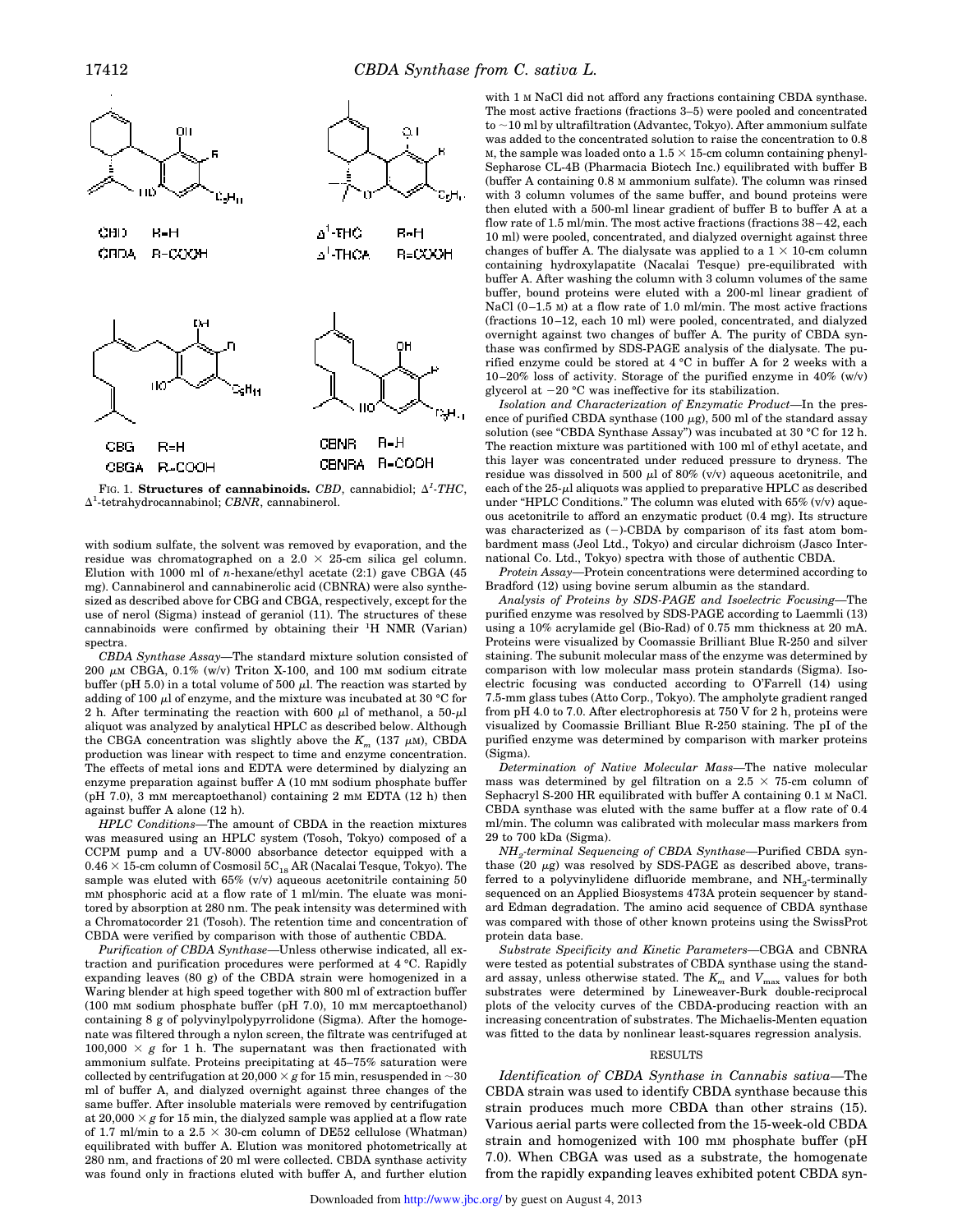## TABLE I *Purification of CBDA synthase*

| Step                                                   | Protein | Total activity | Specific<br>activity | Recovery | Purification |
|--------------------------------------------------------|---------|----------------|----------------------|----------|--------------|
|                                                        | mg      | $pkat^a$       | pkat/mg              | $\%$     | -fold        |
| $100,000 \times g$ supernatant                         | 672     | 1957           | 2.91                 | 100      |              |
| 45–70% (NH <sub>4</sub> ) <sub>2</sub> SO <sub>4</sub> | 178     | 1658           | 9.31                 | 85       |              |
| DE52                                                   | 15.8    | 1211           | 77                   | 62       | 26           |
| Phenyl-Sepharose CL-4B                                 | 0.9     | 561            | 632                  | 29       | 217          |
| Hydroxylapatite                                        | $0.2\,$ | 299            | 1510                 | 15       | 519          |
|                                                        |         |                |                      |          |              |

Data are based on the extraction of 80 g of rapidly expanding leaves. Assays were carried out under the standard conditions described under "Experimental Procedures."

*a* pkat, picokatals.

thase activity (29 picokatals/g of fresh leaves). In contrast, there was much less (9 picokatals/g of fresh leaves) and no activity in the mature leaves and stems, respectively. To investigate the subcellular localization of the enzyme, the homogenate from the rapidly expanding leaves was fractionated by differential centrifugation, and the level of enzyme activity was measured in each fraction. CBDA synthase activity was undetectable in the light membrane (100,000  $\times$  *g* pellet) and heavy membrane (10,000  $\times$  *g* pellet) fractions. However, the cytosolic fraction (100,000  $\times$  g supernatant) contained  $>95\%$  of the enzyme activity in the whole homogenate. Therefore, CBDA synthase was considered to be a soluble protein. To extract the enzyme more effectively, we tested several buffers, although extraction with citrate buffer (pH 6.0) or Tris-HCl buffer (pH 7.5) was somewhat less effective (16 or 19 picokatals/g of fresh leaves, respectively) than phosphate buffer (29 picokatals/g of fresh leaves). Based on these results, we extracted CBDA synthase from the rapidly expanding leaves with 100 mm phosphate buffer (pH 7.0).

*Purification of CBDA Synthase—*A four-step procedure was developed that resulted in the purification of CBDA synthase to apparent homogeneity. Table I summarizes the combination of procedures that yielded a high purification level. Since the enzyme was sensitive to oxidation, mercaptoethanol was required for successful purification of the active enzyme. During the purification of CBDA synthase, the enzyme activity was monitored by quantifying the amount of CBDA produced from the substrate CBGA.

As a first step, the cytosolic fraction from rapidly expanding leaves of the CBDA strain was fractionated by ammonium sulfate saturation. About 85% of the CBDA synthase activity precipitated between 45 and 75% saturation, resulting in a 3-fold purification. The solubilized ammonium sulfate fraction was applied to a DEAE-cellulose (DE52) column, where most of the enzyme activity was not bound to the matrix. However, this procedure substantially increased the specific activity, purifying CBDA synthase  $\sim$ 26-fold. After the DE52 eluate was applied to phenyl-Sepharose CL-4B, the bound enzyme was eluted with a descending gradient of ammonium sulfate from 0.8 to 0 M. This step gave a 217-fold purification, although the most active fractions were still contaminated with small amounts of several proteins. The contaminating proteins were well removed by hydroxylapatite chromatography. Since elution with an increasing gradient of phosphate buffer (0–250 mM) led to low recovery of the enzyme activity, we examined other solvent systems. The enzyme could be successfully eluted with a 0-1.5 M NaCl gradient in phosphate buffer. SDS-PAGE showed that the most active fractions from the hydroxylapatite column were  $>95\%$  pure (Fig. 2).

*Molecular Mass, Isoelectric Point, and NH<sup>2</sup> -terminal Sequence of CBDA Synthase—*The purified protein displayed a monomeric molecular mass of  $\sim$ 74 kDa by SDS-PAGE (Fig. 2). The native molecular mass was determined by gel filtration on



FIG. 2. **SDS-PAGE analysis of CBDA synthase.** Samples were resolved by electrophoresis on a 10% acrylamide gel. Proteins were stained with Coomassie Brilliant Blue. *Lane 1*, DE52 step; *lane 2*, phenyl-Sepharose CL-4B step; *lane 3*, hydroxylapatite step; *lane 4*, molecular standards with the indicated molecular masses.

a Sephacryl S-200 HR column under nondenaturing conditions. CBDA synthase was eluted from the column as a single molecular species with an estimated molecular mass of 75 kDa, indicating that functional CBDA synthase behaves like a monomeric enzyme. The pI for this enzyme was determined to be 6.1 by isoelectric focusing. These properties of CBDA synthase were similar to those of  $\Delta^1$ -THCA synthase, which catalyzes the conversion of CBGA to  $\Delta^1$ -THCA (6). In addition, Edman degradation of the purified enzyme revealed that CBDA synthase has an NH<sub>2</sub>-terminal sequence similar to that of  $\Delta^1$ -THCA synthase (Table II). The  $NH_2$ -terminal sequence of CBDA synthase shares 87% identity with that of  $\Delta^1$ -THCA synthase, and the first 11 residues of both enzymes, including an unidentified residue, are identical. We compared the CBDA synthase sequence with those of other proteins in the SwissProt protein data base and found no homologies.

*Product Identification—*The principal product produced by purified CBDA synthase was identified as CBDA on the basis of its retention time on HPLC. To obtain further structural information, the enzymatic product isolated by preparative HPLC was structurally characterized by analyses of its circular dichroism and fast atom bombardment mass spectra. Consequently, both spectra of the enzymatic product were consistent with those of  $(-)$ -CBDA isolated from the CBDA strain. The agreement of the circular dichroism spectra indicates that CBDA synthase catalyzes the stereoselective oxidocyclization of CBGA to CBDA.

*Standard Assay Conditions—*Owing to the extremely hydrophobic property of cannabinoids, detergent was required to solubilize them in the assay buffer. Therefore, we investigated the effects of various detergents on CBDA synthase activity (Fig. 3). Among three detergents tested, Triton X-100 was the most favorable for the CBDA synthase reaction. The addition of up to 0.1% Triton X-100 increased the CBDA synthase activity, although concentrations over 0.2% inhibited the activity.

We also determined the pH optimum of CBDA synthase. The enzyme activity was maximal at pH 5.0, with half-maximal activities at pH values around 4.0 and 6.0. Thus, the standard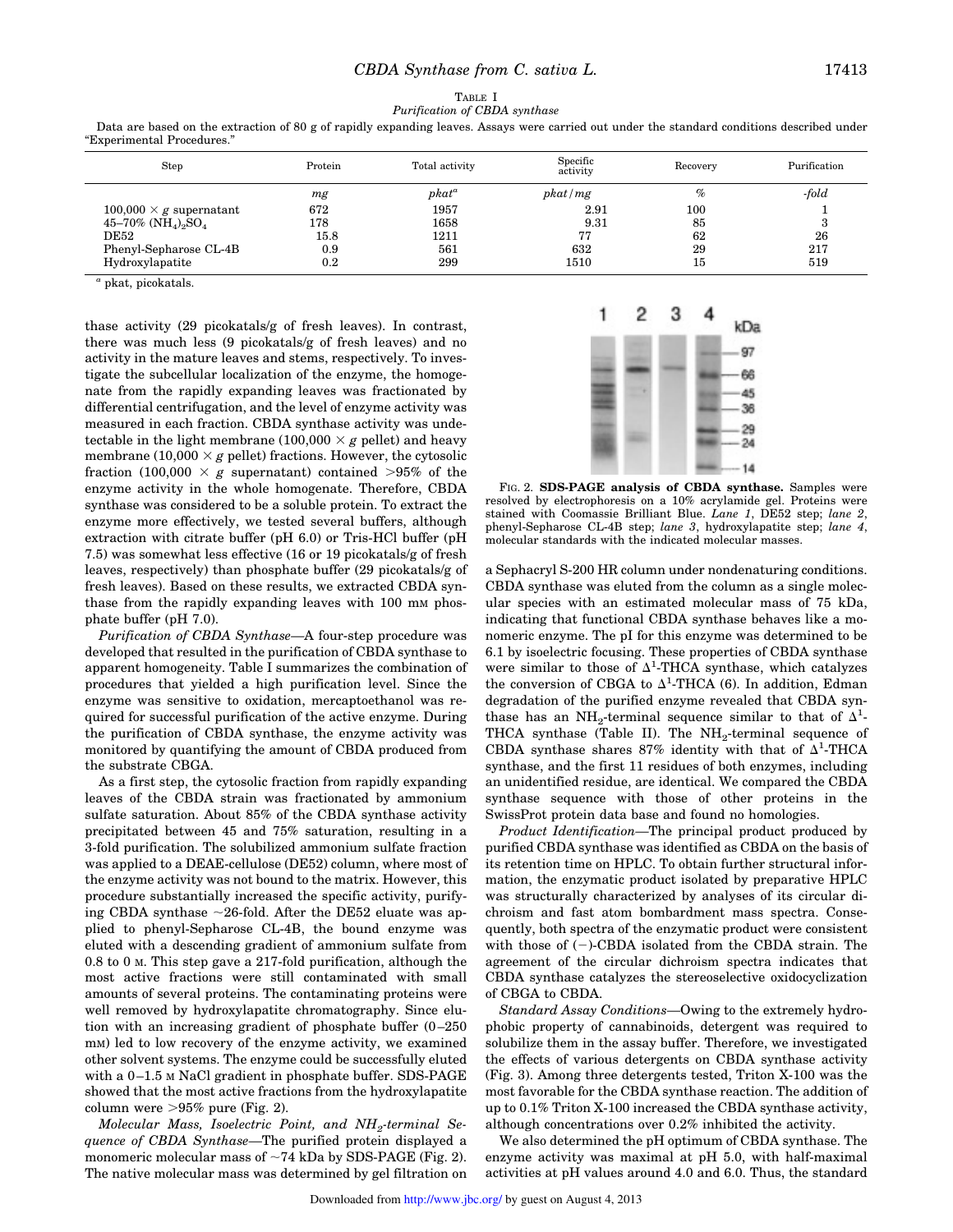### 17414 *CBDA Synthase from C. sativa L.*

|  | TABLE II |                                                                                      |
|--|----------|--------------------------------------------------------------------------------------|
|  |          | $NH_2$ -terminal amino acid sequences of CBDA synthase and $\Delta^1$ -THCA synthase |

| Protein                   | Sequence <sup>a</sup>                                          |
|---------------------------|----------------------------------------------------------------|
| CBDA synthase             | Asn-Pro-Arg-Glu-Asn-Phe-Leu-Lys-X-Phe-Ser-Gln-Tyr-Ile-Pro-Asn- |
| $\Delta^1$ -THCA synthase | Asn-Pro-Arg-Glu-Asn-Phe-Leu-Lys-X-Phe-Ser-Lys-His-Ile-Pro-Asn- |

*<sup>a</sup>* The letter *X* indicates that the identity of the residue was ambiguous.



FIG. 3. **Effects of detergents on CBDA synthase activity.** The assay solvents consisted of 100 mM citrate buffer (pH 5.0) containing various concentrations of Triton X-100 ( $\bullet$ ), Tween 20 ( $\circ$ ), and Emulgen 911  $(\times)$ . The minimal concentrations of detergents required to dissolve CBGA completely in citrate buffer were 0.05% Triton X-100, 0.05% Tween 20, and 0.1% Emulgen 911. In the presence of the purified enzyme (0.66  $\mu$ g), all assay mixtures were incubated at 30 °C for 2 h. The enzyme activity was detected as described under "Experimental Procedures." Data are means of three replicate assays.

assay conditions included citrate buffer (pH 5.0) containing 0.1% Triton X-100. Under these conditions, the amount of CBDA produced by CBDA synthase was linear with the incubation period for at least 4 h, and the rate of the enzymatic reaction was linear with respect to the amount of enzyme added (data not shown).

*Effects of Metal Ions, Coenzymes, and Oxidoreductase Inhibitors on CBDA Synthase Activity—*CBDA synthase is an oxidoreductase that catalyzes the cyclization of the monoterpene moiety in CBGA. Since most terpene cyclases require a divalent ion such as  $Mg^{2+}$  or  $Mn^{2+}$  for the cyclization of substrates (16), we first examined the effects of various metal ions on CBDA synthase activity. However,  $Mg^{2+}$ ,  $Mn^{2+}$ ,  $Zn^{2+}$ ,  $Ca^{2+}$ ,  $Co<sup>2+</sup>$ , and  $Cu<sup>2+</sup>$  (2 mm each) had no significant effect. In contrast,  $Hg^{2+}$  (2 mm) completely inhibited the enzyme activity. This inhibition might be due to the nonenzymatic degradation of the substrate because CBGA is very unstable in assay buffer containing  $Hg^{2+}$ .<sup>2</sup> On the other hand, the chelating agent EDTA had little influence on the enzyme activity at concentrations up to 5 mM. Therefore, it seems likely that CBDA synthase does not require metal ions for the oxidocyclization of CBGA.

Furthermore, a variety of cofactors, coenzymes, and inhibitors of oxidoreductases were also examined to understand the mechanism of oxidocyclization catalyzed by CBDA synthase. As shown in Table III, CBDA synthase did not require molecular oxygen for the production of CBDA in the presence or absence of NADPH. The cytochrome P-450 inhibitors CO, triazole, and KSCN (17) also had no effect on CBDA synthase activity. Hydrogen peroxide neither activated nor inhibited the

| TABLE III                                                              |
|------------------------------------------------------------------------|
| CBDA synthase activity under various conditions                        |
| All assays were conducted using 0.66 $\mu$ g of purified CBDA synthase |

and 200  $\mu$ M CBGA. The relative activity of 100% is 2.0 nanokatals/mg, and the standard deviation was always within 5% of the mean of triplicate determinations.

| Conditions           | Relative<br>activity | Conditions                                     | Relative<br>activity |
|----------------------|----------------------|------------------------------------------------|----------------------|
|                      | $\%$                 |                                                | %                    |
| Standard             | 100                  | $2 \text{ mm } 2$ -methyl-2-<br>nitrosopropane | 104                  |
| $N_2^a$              | 101                  | $1 \text{ mm H}_{2}O_{2}$                      | 100                  |
| 1 mm NADPH           | 99                   | 1 mm NAD                                       | 94                   |
| 1 mm NADPH + $N_2^a$ | 102                  | 1 mm NADP                                      | 97                   |
| 1 mm NADPH $+ COb$   | 99                   | 1 mm FAD                                       | 70                   |
| 2 mm triazole        | 106                  | 1 mm FMN                                       | 24                   |
| 2 mm KSCN            | 101                  |                                                |                      |

*<sup>a</sup>* Molecular oxygen in the assay solution was removed by nitrogen purge for 5 min.

*<sup>b</sup>* The assay solution was saturated with CO gas (purge for 5 min).

enzyme activity. These experiments show that CBDA synthase is neither an oxygenase nor a peroxidase. Furthermore, it was not inhibited by the spin trap agent 2-methyl-2-nitrosopropane, confirming that radical species do not appear in the enzymatic reaction. Judging from these catalytic properties of CBDA synthase, the enzymatic cyclization of CBGA proceeds through a dehydrogenation process that is not accompanied by oxygenation and radical production. However, this dehydrogenation does not require coenzymes such as NAD, NADP, FAD, and FMN. The more effective inhibition by both flavins was due to nonenzymatic degradation of CBGA (6).

*Substrate Specificity—*CBDA synthase exhibited Michaelis-Menten kinetics in response to changes in CBGA concentration. The enzyme displayed a maximal specific activity of 2.57 nanokatals/mg for this substrate, corresponding to a  $k_{\text{est}}$  of 0.19  $s^{-1}$  (Table IV). This turnover number seemed to be relatively low, but it was almost identical to that for  $\Delta^1\text{-THCA}$  formation by  $\Delta^1$ -THCA synthase ( $k_{\text{cat}} = 0.20 \text{ s}^{-1}$ ) (6). CBNRA, the *Z*isomer of CBGA, was also converted by CBDA synthase to CBDA, although the enzyme showed lower  $k_{\text{cat}}$  and higher  $K_m$ values for CBNRA as compared with CBGA (Table IV). In contrast to the acidic cannabinoids, the neutral cannabinoids, CBG and cannabinerol, did not undergo oxidocyclization by CBDA synthase, indicating that a carboxyl group in the substrate is essential for the enzymatic cyclization of the monoterpene moiety.

#### DISCUSSION

Despite a lack of experimental evidence, it has been believed that CBDA is biosynthesized from CBGA via hydroxyl-CBGA (1). Several groups have attempted to confirm this hypothesis by feeding experiments, although they could not obtain unequivocal results owing to the low incorporation of labeled precursors into CBDA (15, 18). To definitively establish the biosynthetic mechanism of CBDA, we directly investigated the enzyme (CBDA synthase) that catalyzes the formation of CBDA. Since this enzyme had not been studied, we first attempted to identify CBDA synthase under various conditions. <sup>2</sup> S. Morimoto and Y. Shoyama, unpublished data. After unsuccessful attempts, CBDA synthase could be ex-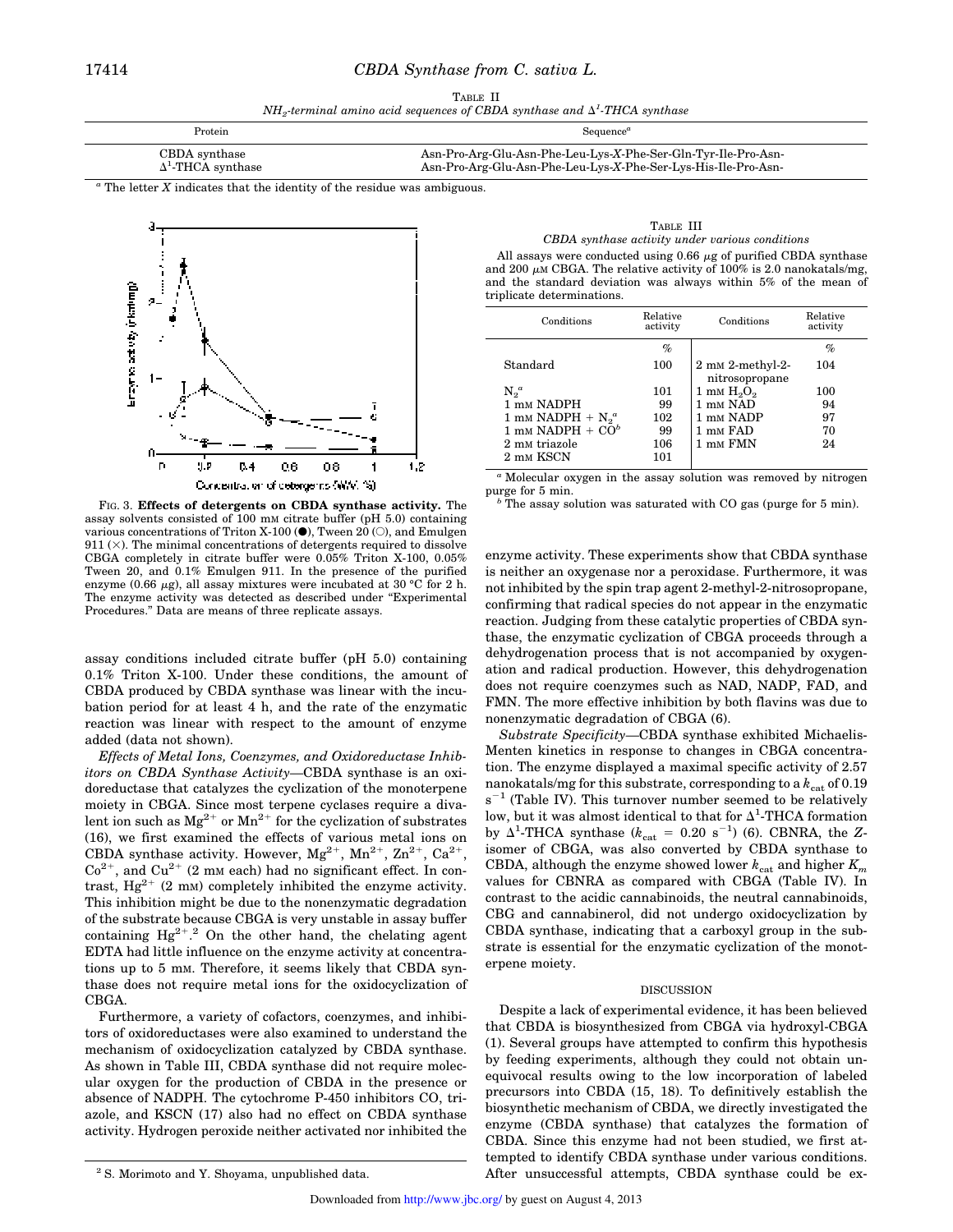TABLE IV *Kinetic parameters for CBDA synthase activity* Assays were performed using  $0.66 \mu g$  of purified CBDA synthase. Data are means of three replicate assays.

| Cannabinoid  | $\rm{V_{max}}$ | $k_{cat}^{\phantom{cat}a}$ | $\mathbf{m}$ |
|--------------|----------------|----------------------------|--------------|
|              | $nkat^b/mg$    | $s^{-1}$                   | $m$ M        |
| <b>CBGA</b>  | 2.57           | 0.19                       | 0.137        |
| <b>CBNRA</b> | 0.39           | 0.03                       | 0.206        |
| CBG          | $\overline{c}$ |                            |              |
| <b>CBNR</b>  |                |                            |              |

 $^{a}$   $k_{\mathrm{cat}}$  was calculated using a subunit molecular mass of 74 kDa and one active site/subunit.

*b* nkat, nanokatals; CBNR, cannabinerol.

 $-$ , no activity was detected.

tracted with phosphate buffer from the CBDA strain. Higher enzyme activity was observed in rapidly expanding leaves than in mature leaves. This distribution of CBDA synthase correlates well with the CBDA content; a higher amount of CBDA is found in rapidly expanding leaves (11.9 mg/g of fresh leaves) than in mature leaves  $(3.3 \text{ mg/g of fresh leaves})$ .<sup>2</sup> These findings indicate that CBDA is predominantly biosynthesized by CBDA synthase in rapidly expanding leaves of the CBDA strain. Previously, we demonstrated that biosynthesis of  $\Delta^1$ -THCA also predominantly occurs in rapidly expanding leaves of the Mexican strain (6). The roles of CBDA and  $\Delta^1$ -THCA in plants remain largely unclear, but these cannabinoids may play an important role in leaf development.

CBDA synthase was purified 519-fold by a four-step procedure that yielded up to 15% final recovery of the enzyme activity. Purification of this enzyme to homogeneity permitted the characterization of its precise properties, resulting in a variety of new findings. In particular, it is noteworthy that the oxidocyclization of CBGA by CBDA synthase is not accompanied by oxygenation (Fig. 4), contrary to the published hypothesis of CBDA biogenesis. Oxygenase-type enzymes catalyzing the cyclization of terpene groups have been identified in several plants (19), although cyclases that catalyze the direct dehydrogenation of terpene groups have rarely been found in the plant kingdom. Crombie *et al.* (20) have demonstrated that deguelin, the isoflavonoids in *Tephrosia vogelii*, is formed through the prenyl cyclization of rot-2-enoic acid by deguelin cyclase and that, like CBDA formation, this reaction proceeds through direct hydrogenation without a cofactor requirement. However, it is quite difficult to precisely compare the kinetic and physical properties of deguelin cyclase and CBDA synthase since deguelin cyclase was not purified to homogeneity.

Concerning the substrate specificity, CBDA synthase catalyzes the formation of CBDA from CBNRA as well as CBGA (Fig. 4). Since the C-1–C-2 double bond of CBDA has the same configuration as that of CBNRA, CBDA formation could proceed from CBGA through CBNRA to CBDA. However, CBDA synthase displayed much higher activity for CBGA than CB-NRA, indicating that CBNRA is not an intermediate in the oxidocyclization of CBGA into CBDA. In addition, the lower substrate specificity for CBNRA suggests that CBDA is biosynthesized predominantly from CBGA rather than CBNRA. This is supported by the fact that the content of CBNRA in the CBDA strain is much lower than that of CBGA (0.08 *versus* 2.8 mg/g of rapidly expanding leaves). $^{2}$ 

Kinetic properties similar to those of CBDA synthase have been described for limonene synthase, which mediates the formation of limonene with higher  $V_{\text{max}}$  and lower  $K_m$  values for geranyl pyrophosphate as compared with neryl pyrophosphate (18). However, the cyclization catalyzed by limonene synthase is not accompanied by oxidation (16). Moreover, all terpene cyclases, including limonene synthase, require either  ${ {\rm Mg} ^{2+} }$  or



FIG. 4. **CBDA biosynthesis catalyzed by CBDA synthase.**

 $Mn^{2+}$ , contrary to CBDA synthase. To explain the roles of  $Mg^{2+}$ and  $Mn^{2+}$  in terpene cyclization, Croteau (16) has proposed that these metal ions might neutralize the negative charge of the diphosphate moiety and assist in ionization of the allylic diphosphate substrate. Since CBGA has no allylic diphosphate moiety, it is reasonable that CBDA synthase has no requirement for  $Mg^{2+}$  and  $Mn^{2+}$ . Although the low turnover number for CBGA  $(0.19 s<sup>-1</sup>)$  suggests that CBDA synthase also may require some cofactors, we could not demonstrate either cofactors or coenzymes that activate the enzyme activity. However, since a much lower or a similar turnover number  $(k_{\text{cat}} = 0.01 0.3 \text{ s}^{-1}$ ) has been reported for some terpene cyclases (16, 21– 24), it is understandable that cofactors and coenzymes are not essential for the CBDA synthase reaction.

Many biochemical properties of CBDA synthase are closely related to those of  $\Delta^1$ -THCA synthase. As reported (6),  $\Delta^1$ -THCA synthase catalyzes the oxidocyclization of CBGA with a higher turnover number  $(0.20 \text{ s}^{-1})$  for CBGA than for CBNRA, and this reaction has no requirement for cofactors, coenzymes, and molecular oxygen. In addition, the molecular mass, pI, and  $\mathrm{NH}_2$ -terminal sequence of both enzymes are quite similar. Although CBDA has a different ring system from  $\Delta^1$ -THCA, these similarities suggest that both cannabinoids are formed by a similar reaction mechanism.

*Acknowledgments—*We thank Yoshitsugu Tanaka, Kyoko Soeda, and Dr. Ryuichi Isobe for NMR and mass measurements of cannabinoids. We acknowledge Dr. Yuji Ito for helpful advice and discussions.

#### **REFERENCES**

- 1. Mechoulam, R. (1970) *Science* **168,** 1159–1166
- 2. Gaoni, R., and Mechoulam, R. (1964) *J. Am. Chem. Soc.* **86,** 1946–1947
- 3. Petri, G. (1988) in *Biotechnology in Agriculture and Forestry: Medicinal and Aromatic Plants I* (Bajaj, Y. P. S., ed) Vol. 4, pp. 333–349, Springer-Verlag, Heidelberg, Germany
- 4. Consroe, P., Sandyk, R., and Snider, S. R. (1986) *Int. J. Neurosci.* **30,** 277–282
- 5. Consroe, P., Laguna, J., Allender, J., Snider, S. R., Stern, L., Sandyk, R., Kennedy, K., and Schram, K. (1991) *Pharmacol. Biochem. Behav.* **40,** 701–708
- 6. Taura, F., Morimoto, S., Shoyama, Y., and Mechoulam, R. (1995) *J. Am. Chem. Soc.* **117,** 9766–9767
- 7. Shoyama, Y., Yamauchi, T., and Nishioka, I. (1970) *Chem. & Pharm. Bull.* (*Tokyo*) **18,** 1327–1332
- 8. Mechoulam, R., and Yagen, Y. (1969) *Tetrahedron Lett.* **1969,** 5349–5352
- 9. Mechoulam, R., and Ben-Zvi, Z. (1969) *J. Chem. Soc. D* **1969,** 343–344 10. Shoyama, Y., Hirano, H., and Nishioka, I. (1978) *J. Labelled Compd. Radio-*
- *pharm.* **14,** 835–842 11. Taura, F., Morimoto, S., and Shoyama, Y. (1995) *Phytochemistry* (*Oxf.*) **39,** 457–458